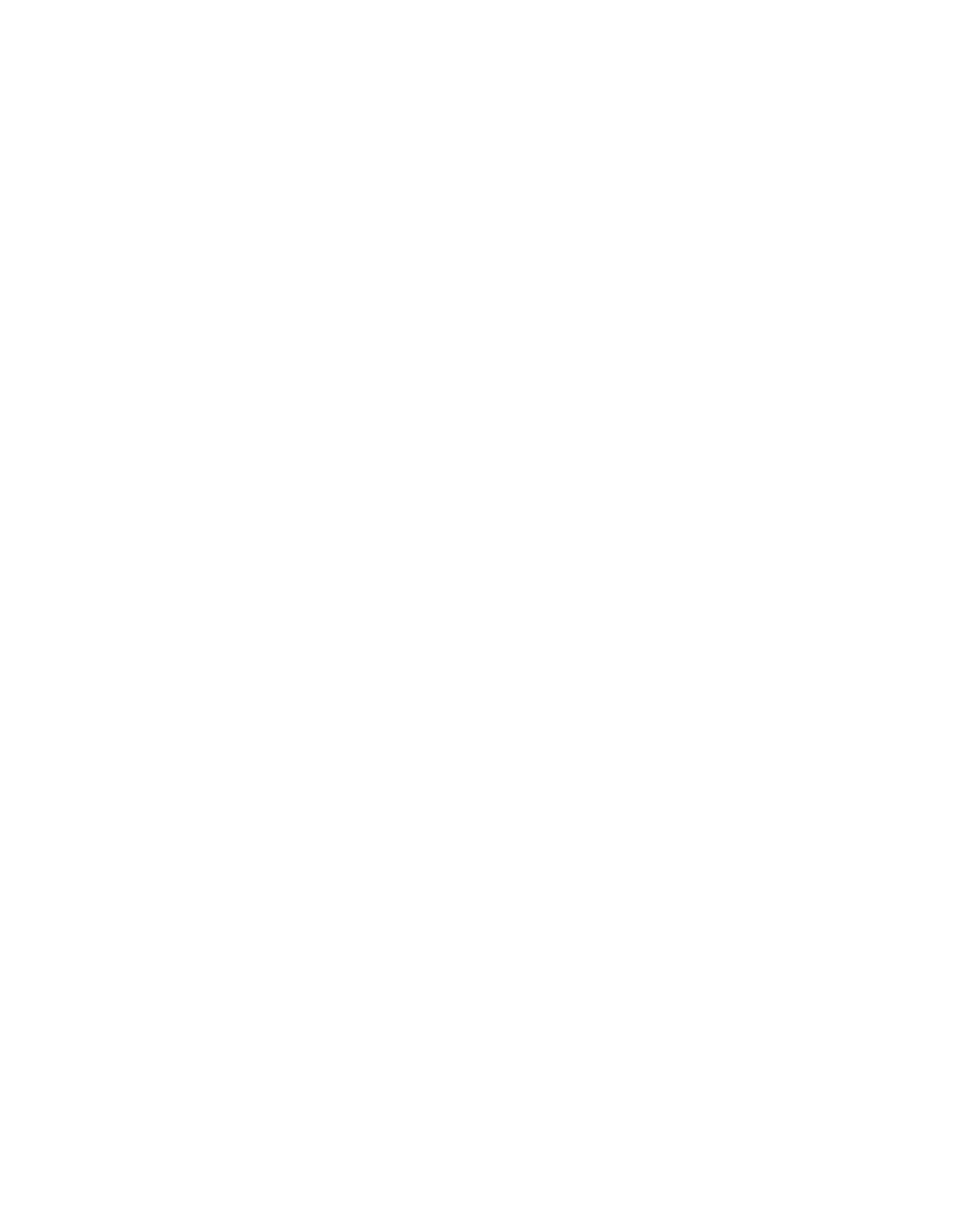## FOUR OPINIONS BY CHIEF JUDGE MARKEY ON LIMITING PATENT ENFORCEMENT

## JOSEPH R. RE\*

In the interest of time, I want to first shed some light on how this panel selected our topics and the way we divided them up. This was really John's idea; that we break up the topics as we have done so far. If we were to stop right now and break for lunch, many of you who do not know Judge Markey would probably say, "Oh, he was just a strong pro-patentee member of the Judiciary." I cringe every time I hear people characterize Judge Markey that way (or other current Federal Circuit judges such as Judge Newman, or Judge Rader). Other judges on the Court are viewed as<br>pro-patentee or pro-alleged infringer. Judge Markey did not like that pro-patentee or pro-alleged infringer. characterization at all. He would say, "I'm not pro-patentee. I'm pro-patent system."1 "I'm pro-patent system" was one of his favorite lines, because he knew that a strong patent system would have to have both strong rights as well as strong defenses. So when John gave each of us our particular areas to cover-and to cover Judge Markey's impact on patent litigation in an hour and a half is just physically impossible-I was given the topic on limitations on the patent owner's enforcement rights; any limitation I could think of. I agreed, so I picked four cases that I thought typified Judge Markey's view that with every strong force there must be a strong and equal reactionary force. I picked the four cases within minutes. I picked them and then I read them carefully, and I realized there was a recurrent theme in all four of the cases that I selected.

First of all, it just so happens that the patentee lost all four cases.2 Now, you would not attribute that to Judge Markey right away unless you really studied and understood Judge Markey better. The second thing I noticed, other than the first case I will discuss-a declaratory judgment case called *Arrowhead Industrial Water, Inc. v. Ecolochem, Inc.*<sup>3</sup>—the District Court was affirmed across the board.<sup>4</sup> That is another aspect of Judge Markey that could get lost in all of this: Judge Markey really tried to be very deferential to the District Court judges. I think that is reflected throughout his cases. And the last thing I noticed is this recurrent theme

**3** 846 F.2d. 731 (Fed. Cir. 1988) (Markey, C.J.).

<sup>4</sup>*Perkin-Elmer,* 822 F.2d at 1535 (affirming district court's holding); *Gardco,* 820 F.2d at 1215 (same); *Senza-Gel,* 803 F.2d at 669 (same).

<sup>\*</sup> Mr. Re is a law partner at Knobbe Martens Olson & Bear LLP, in Irvine, California. He currently serves as the President of the Federal Circuit Bar Association and is a member of the Federal Circuit Advisory Council. Mr. Re also served as a law clerk for Chief Judge Markey (1985- 87) after graduating from St. John's University School of Law and Rutgers University, College of Engineering.

<sup>1</sup> See Rouget F. Henschel et al., *Chief Judge Howard T Markey Oral History Project,* 1 J. FED. CIR. HIST. Soc'y 47, 63 (2007). <sup>2</sup> Arrowhead Indus. Water, Inc. v. Ecolochem, Inc., 846 F.2d 731, 739 (Fed. Cir. 1988) (Markey,

C.J.) (holding that the patentee should not have succeeded in having a declaratory judgment action dismissed); Perkin-Elmer Corp. v. Westinghouse Elec. Corp., 822 F.2d 1528, 1535 (Fed. Cir. 1987) (Markey, C.J.) (affirming a finding of noninfringement); Gardco Mfg, Inc. v. Herst Lighting Co., 820 F.2d 1209, 1215 (Fed. Cir. 1987) (Markey, C.J.) (affirming a finding of unenforceability due to inequitable conduct); Senza-Gel Corp. v. Seiffhart, 803 F.2d 661, 669 (Fed. Cir. 1986) (Markey, C.J.) (affirming finding of patent misuse on summary judgment).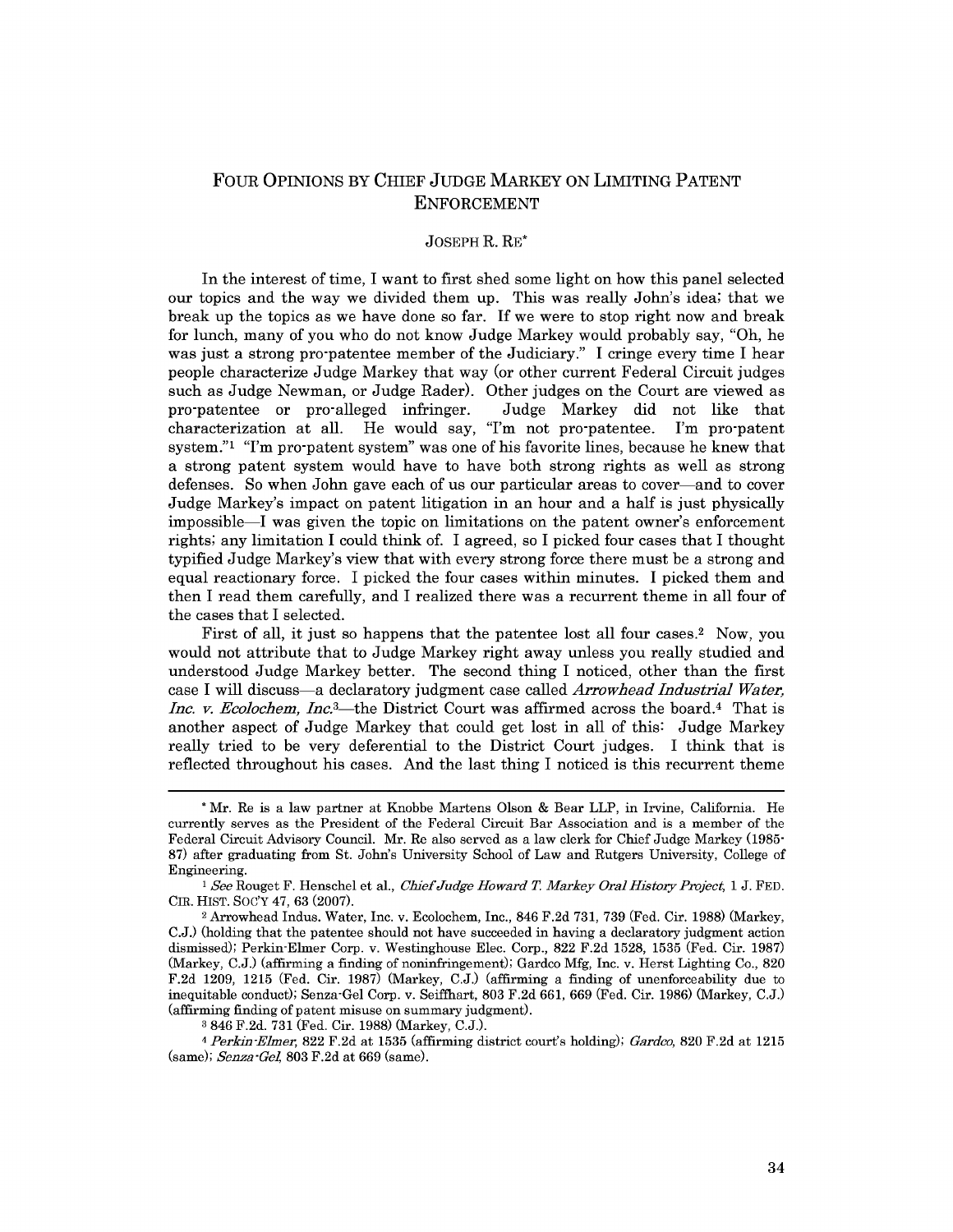that we have been talking about today-that there should not be "such and such a test." We all look to see if a test is satisfied. Judge Markey hated those kinds of tests, and lo and behold, there are quotations in three of the four cases where Judge Markey criticized a party for trying to amplify or hammer home a test.5 Let us take a look at these cases quickly.

I only have four slides and this is the first one. This case, *Arrowhead Industrial Water, Inc. v. Ecolochem, Inc.*,<sup>6</sup> came right to mind because it is quoted and cited so often in today's cases I felt it deserved to be on my list of limitations on patent enforcement.

Now, in this case-I really like this case for several reasons-the case was dismissed for lack of a case or controversy.<sup>7</sup> Judge Markey, through the panel, overturned that dismissal, and he explains in this beautifully written opinion-no, I was not a law clerk at the time, but it still was a beautifully written opinion—that one of the beautiful aspects of the Declaratory Judgment  $Act^8$  is to prevent the very type of behavior that the patentee was engaging in here.<sup>9</sup> In this case, the patentee was writing letters to customers of the alleged infringer.<sup>10</sup> We all know, at least those of you who are practicing patent law, how patentees can sometimes get carried away writing to people downstream obviously to scare the customer not to buy from the alleged infringer, but to buy from the patentee.<sup>11</sup> Judge Markey called that the

*5 See, e.g., Perkin-Elmer,* 822 F.2d at 1531 n.6; *Gardo,* 820 F.2d at 1215 ("Peerless' attempt to subject the inequitable conduct conclusion to a rigid formulation is unavailing."); *Senza-Gel,* 803 F.2d at 670 n.14.

*Perkin-Elmer,* 822 F.2d at 1531 n.6 (citations omitted).

The law of patent misuse in licensing need not look to consumer demand (which may be non-existent) but need look only to the nature of the claimed invention as the basis for determining whether a product is a necessary concomitant of the invention or an entirely separate product. The laws of antitrust violation, tailored for situations that may or may not involve a patent, looks to to [sic] consumer demand test for determining product separability. *Senza -Gel,* 803 F.2d at 670 n.14.

<sup>6</sup>846 F.2d 731 (Fed. Cir. 1988) (Markey, C.J.).

8 28 U.S.C. § 2201 (2006).

*9 Arrowhead,* 846 F.2d at 735.

After the [Declaratory Judgment] Act, those competitors [victimized by a patentee's guerrilla-like scare-the-customer-and-run tactics] were no longer restricted to an *in terrorem* choice between the incurrence of a growing potential liability for patent infringement and abandonment of their enterprises; they could clear the air by suing for a judgment that would settle the conflict of interests.

*Id.*

**10** *Id.* at 733.

*11 See* Sticker Indus. Supply Corp. v. Blaw-Knox Co., 367 F.2d 744, 746-47 (7th Cir. 1966) (holding that a patentee's notice to plaintiffs customers indicating that their unlicensed use of the plaintiffs product would make them infringers gave rise to an actual controversy under the Declaratory Judgment Act); Lisa A. Dolak, *Declaratory Judgment Jurisdiction in Patent Cases:*

Perkin-Elmer's repeated assertions that the claimed and accused devices perform substantially the same function and achieve substantially the same end result are not helpful. That circumstance is commonplace when the devices are sold in competition. That a claimed invention and an accused device may perform substantially the same function and may achieve the same result will not make the latter an infringement under the doctrine of equivalents where it performs the function and achieves the result in a substantially different way.

*<sup>7</sup> Id.* at 733.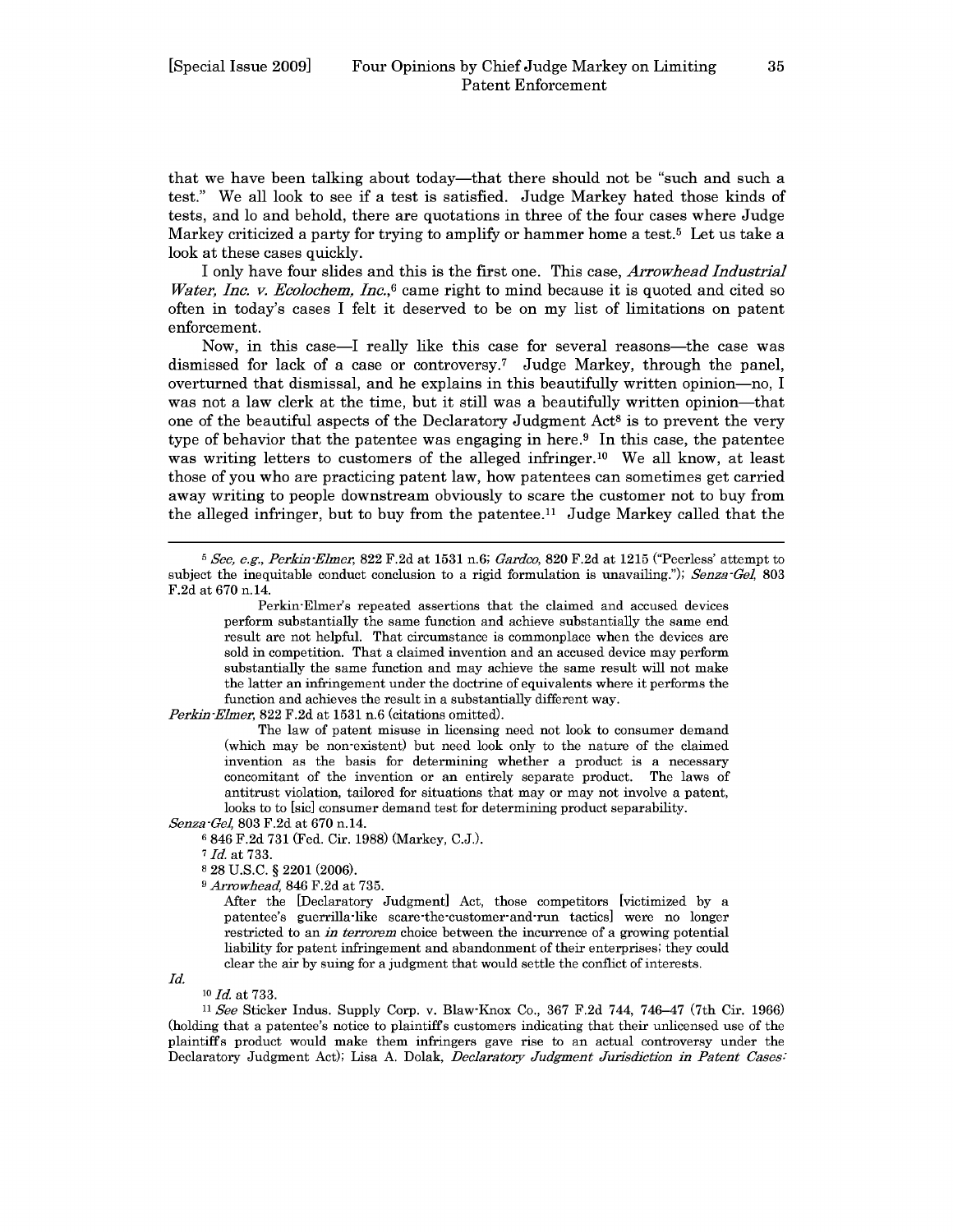"scare-the-customer-and-run tactic<sup>[]</sup>," all with his unit modifier.<sup>12</sup> He loved the unit modifier. He used the hyphens.

He also looked at the case law and realized that the "reasonable apprehension of suit" test—obviously, he does not like a test—is one suitable test.<sup>13</sup> Even under that test, this case met the requirements for a case or controversy-and I think this case now deserves rereading in light of the recent Supreme Court case in *Medlmmune, Inc. v. Genentech, Inc. 14 MedImmune* struck down the Federal Circuit's test looking for a reasonable apprehension of suit,  $15$  and you will see how Judge Markey here obviously was not a big fan of that test, but found that, even under this test, it was satisfied. <sup>16</sup>

That was one of Judge Markey's many skills. He would show how a judgment could be reached without having to lay down an ironclad rule that he knew would be subject to criticism no matter how it is applied in future cases. But this *danse macabre* passage is often quoted. He wrote:

This appeal presents a type of the sad and saddening scenario that led to enactment of the Declaratory Judgment Act (Act), 28 U.S.C. § 2201. In the patent version of that scenario, a patent owner engages in a *danse macabre,* banishing a Damoclean threat with a sheathed sword. Guerrillalike, the patent owner attempts extra-judicial patent enforcement with scare-the-customer-and-run tactics that infect the competitive environment of the business community with uncertainty and insecurity. <sup>17</sup>

Boy, this is just the first couple sentences of the opinion. It goes on and on, and it states, "[m]ost, if not all, 'tests' employed in the art of judging arise in a particular factual milieu. Hence they must be read, applied, and perhaps modified in light of the facts of subsequent cases."'18 That is Judge Markey in a nutshell for you. And sometimes when we would stand by his side and he would be writing something, he would say, "Get a cite for this. Get a cite for that." Sometimes I would have to say, "Judge, there is no authority for that." He would respond, "There is now!"<sup>19</sup>

The next case I picked was *Perkin-Elmer Corp. v. Westinghouse Electric Corp.20* Many of you may not know this case and may not know how it fits into the world of

<sup>18</sup>*Id.* at 736.

*Restoring the Balance Between the Patentee and the Accused Infringer,* **38** B.C. L. REV. **903, 905-06** (1997) (noting that prior to the Declaratory Judgment Act's passage, patentees had the ability to "effectively paralyz[e]" an alleged infringer's business dealings with threats of future action).

*<sup>12</sup> Arrowhead,* 846 F.2d at 735.

*<sup>13</sup> Id.* at 736 (analyzing tests used in evaluating complaints for declaratory judgments in patent cases).

<sup>14 549</sup> U.S. 118 (2007).

<sup>15</sup>*Id.* at 137. *16 Arrowhead,* 846 F.2d at 737 (applying the reasonable apprehension of suit test and noting the difficulty in imagining "how a prudent Arrowhead executive confronted with the totality of Ecolochem's conduct could resist the onset of a most reasonable apprehension that Arrowhead is next.").

<sup>17</sup>*Id.* at 734-35 (citations omitted).

<sup>19</sup> Joseph R. Re, *Chief Judge Howard T. Markey: Leadership Through Wit,* 1 J. FED. CIR. HIST. SOC'Y 13, 17 (2007).

<sup>20 822</sup> F.2d 1528 (Fed. Cir. 1987) (Markey, C.J.).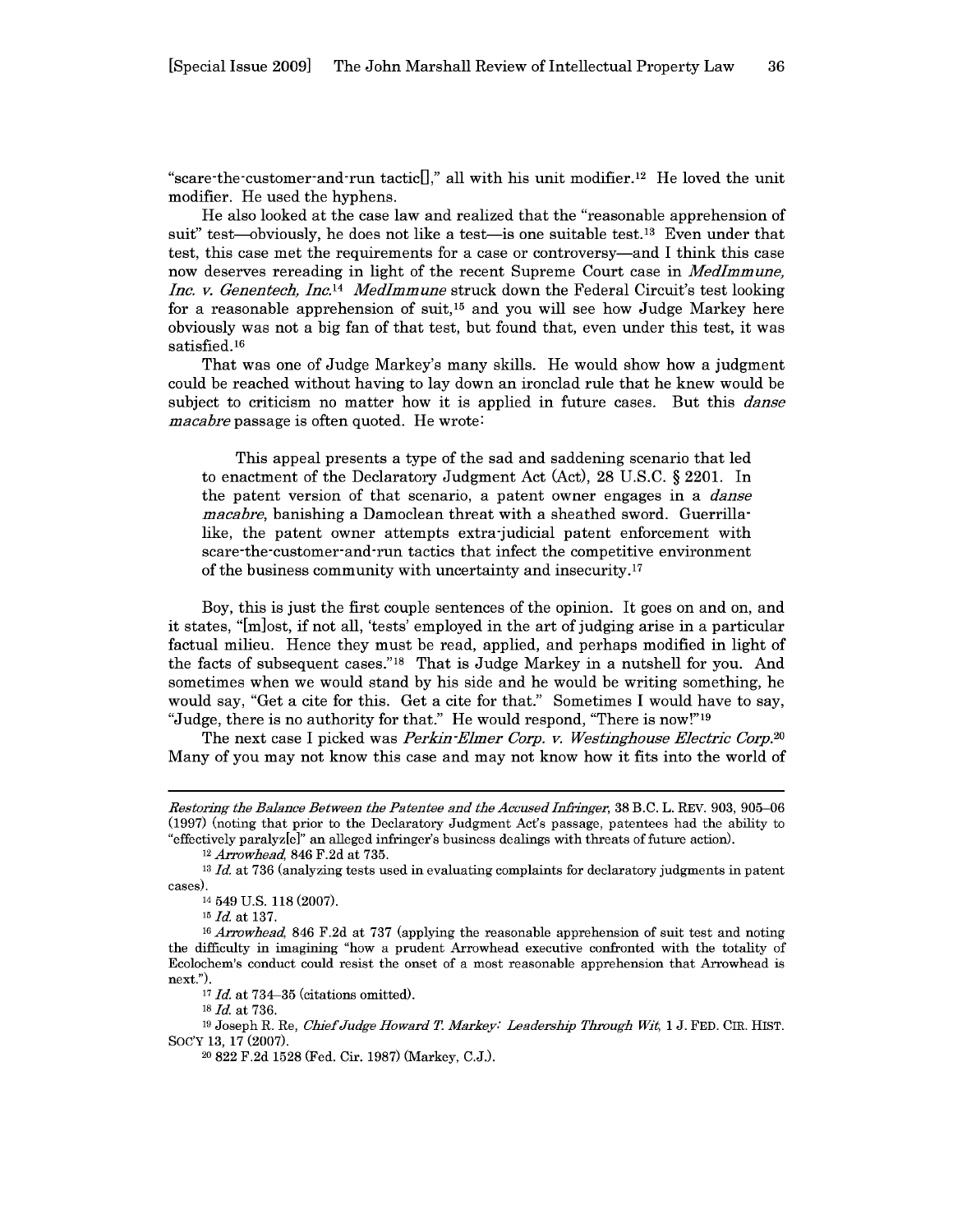patent law. But I was very familiar with this case because this case was decided during my clerkship. I was able to see how things could snowball once somebody takes a stand and shows some leadership. This was one such case.

In the mid 1980s, there was a great deal of controversy over the extent to which a patentee could rely on the doctrine of equivalents, and after Judge Markey wrote his 1983 decision *Hughes Aircraft Co. v. United States*<sup>21</sup> there was some question on whether the patentee had to show some corresponding element in the accused device for each and every limitation of the claim.<sup>22</sup> That is, could a patentee rely on the doctrine of equivalents even though there may be something missing in the accused device that could possibly correspond to the claim? Or, must there be something the patentee could point to that corresponds equivalently to each and every limitation of the claim? We call that requirement the "All Elements Rule."<sup>23</sup>

At the time of *Hughes Aircraft,* people thought that the Federal Circuit was going the way of the patent holder and that the All Elements Rule was not a rigid requirement. 24 Well, they got a dose of reality when *Perkin-Elmer* came out in 1987 when Judge Markey said, "yes, there must be something that corresponds," but he did not say it like that. He would not talk like that. He would just say something more like this:

[A] court may not, under the guise of applying the doctrine of equivalents, erase a plethora of meaningful structural and functional limitations of the claim on which the public is entitled to rely in avoiding infringement .... Though the doctrine of equivalents is designed to do equity, and to relieve an inventor from a semantic strait jacket when equity requires, it is not designed to permit wholesale redrafting of a claim to cover non-equivalent devices . ... **<sup>2</sup>**

This was important. Judge Newman now writes a scathing dissent, longer than the majority opinion itself, showing that Judge Markey was—she said, "rewriting the

**<sup>23</sup>***Id.* at 688.

Under the element-by-element approach, each element of the claim is examined to determine whether it or its equivalent exists in the accused device. If there is no correspondence, the accused device will not be deemed to operate in substantially the same way as the claimed invention. There can be no infringement under the doctrine of equivalents under two conditions: if an element is missing completely from the accused device and there is no equivalent of the missing element or if an element has been changed in the accused device and the changed element does not operate in substantially the same way.

*Id.*

<sup>24</sup>*See, e.g.,* Stephen G. Kalinchak, *Obviousness and the Doctrine of Equivalents in Patent Law: Striving for Objective Criteria,* 43 CATH. U. L. REV. 577, 603 (1994) ("[Sltatements by the Federal Circuit that the 'as a whole' rule articulated in *Hughes Aircraft* has not been overruled also cast doubt on the certainty of the element-by-element comparison.").

**25** *Perkin-Elmer,* 822 F.2d at 1532.

<sup>21</sup>717 F.2d 1351 (Fed. Cir. 1983) (Markey, C.J.); *see id.* at 1364 (finding that the district court erred by failing to "apply the doctrine of equivalents to the claimed invention as a whole").

<sup>22</sup>*See* Martin J. Adelman & Gary L. Francione, *The Doctrine of Equivalents in Patent Law: Questions that* Pennwalt *Did Not Answer,* 137 U. PA. L. REV. 673, 676-78 (1989) (describing the Federal Circuit's struggles in the mid-1980s defining the doctrine of equivalents as either an "element-by-element" test or a "claim as a whole' (or 'entirety')" test).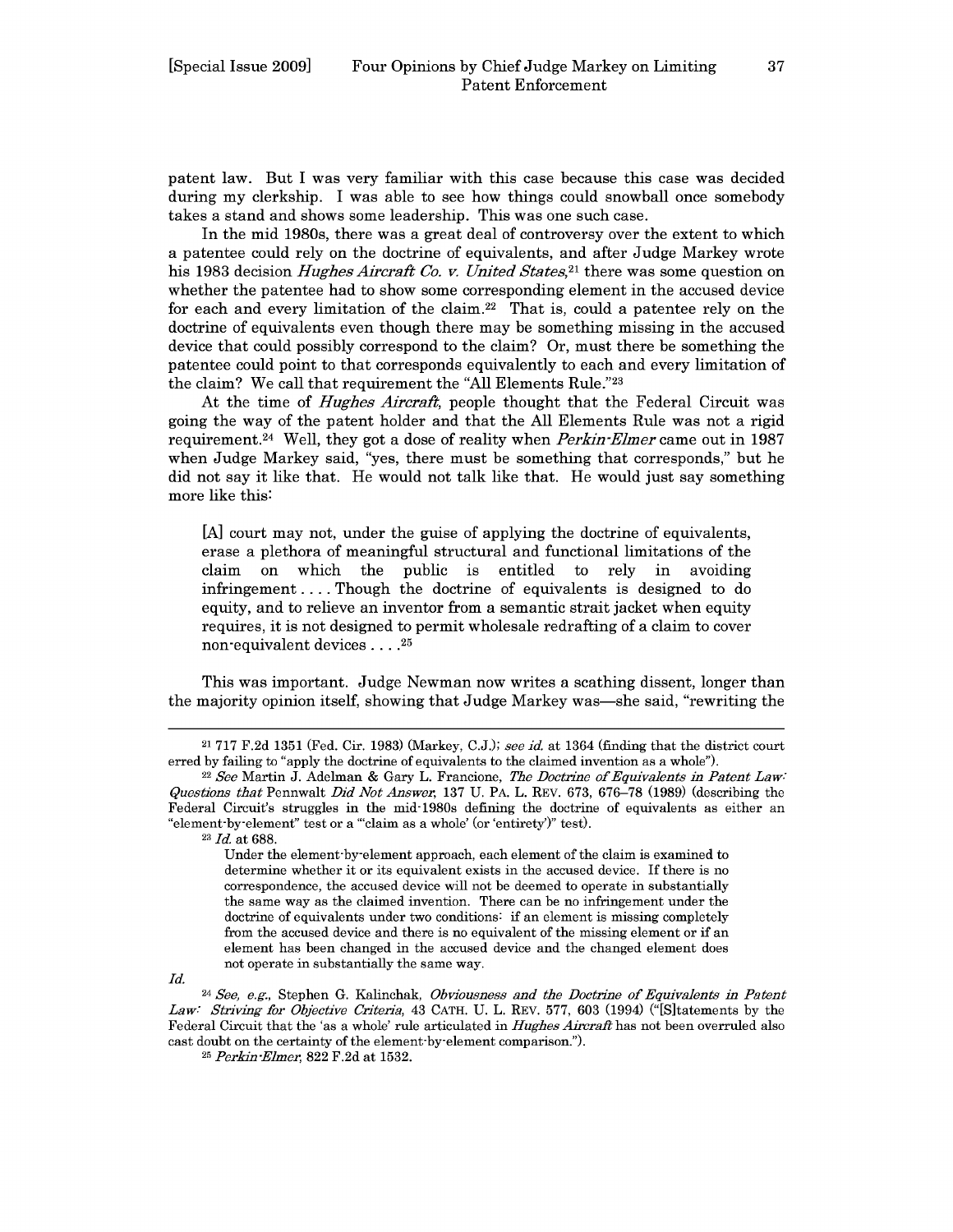law, ignoring precedent," and it goes on and on.<sup>26</sup> I remember bringing that dissent to Judge Markey and saying, "Judge, Judge Newman's dissent has arrived. Would you like to see it for any appropriate modifications?" He told me-I learned this line—"It takes two to tango," meaning he was done. He already had the second vote by the time that dissent came in. No changes were made to the majority opinion whatsoever, and he would say, "Send it up the flag pole and see who salutes."

The reason why this was very significant at the time was the Federal Circuit's en bane decision in *Pennwalt Corp. v. Durand-Wayland,* Inc.27 was pending throughout my entire clerkship. For over two years that en bane case was pending. Once *Pennwalt* came out, the new judge on the court was assigned the writing assignment in *Pennwalt,* and that was Judge Jean Galloway Bissell. 28 Judge Bissell wrote the majority opinion in the en bane *Pennwalt* decision and quoted at length *Perkin-Elmer,* and *Pennwalt* became the law of the land.<sup>29</sup> Lest there be any doubt about that, *Pennwalt's* All Elements Rule was then affirmed by the Supreme Court in the *Warner-Jenkinson30* case, and now we all take the All Elements Rule today as basic black letter law of patents.31

My next case, *Gardco Manufacturing, Inc. v. Herst* Lighting *Co., <sup>32</sup>*is the case John was kind enough to leave to me. Again, a strong right to trial by jury is only a strong right if there is another right that would tell you otherwise. Judge Markey here solidified the rule that there is no right to trial by jury on inequitable conduct.<sup>33</sup> That rule was unclear until 1987. The parties did not really argue over that rule too much because, as we saw from the prior presentations, inequitable conduct is a creature of equity and there is no right to trial by jury on equitable claims.  $34$  But the issue here was much more interesting and significant; in this case the District Court judge tried the inequitable-conduct issue first (before the legal claims of infringement and validity) and found inequitable conduct.35 So now on appeal, the patent owner was arguing that his right to trial by jury was violated because there was overlap in the legal and equitable claims. 36 Under the Supreme Court case law of *Beacon Theatres, Inc. v. Westover*<sup>87</sup> and *Dairy Queen, Inc. v. Wood*<sup>88</sup>—I am sure you are

**<sup>31</sup>***Id.* at 40 ("The determination of equivalence should be applied as an objective inquiry on an element-by-element basis."); *see also* 7 DONALD S. CHISUM, CHISUM ON PATENTS § 18.04[1][b] (indicating that the all elements approach remains legal precedent).

<sup>34</sup>*See* U.S. CONST. amend. VII ("In Suits at *common law,* where the value in controversy shall exceed twenty dollars, the right of trial by jury shall be preserved **.. ")** (emphasis added).

**<sup>35</sup>***Gardco,* 820 F.2d at 1210.

**<sup>36</sup>***Id.* at 1213 (noting appellant's argument that the issues of patent infringement and invalidity are "inherently intertwined" with the issue of inequitable conduct).

**<sup>26</sup>***Id.* at 1535-36 (Newman, J., dissenting) ("The district court did not follow this court's precedent in deciding the question of infringement. Nor does the majority, which has, in addition, undertaken to rewrite this precedent.").

**<sup>27</sup>**833 F.2d 931 (Fed. Cir. 1987) (en bane).

**<sup>28</sup>***Id.* at 932.

**<sup>29</sup>***Id.* at 935 (quoting *Perkin-Elmer,* 822 F.2d at 1532-33).

**<sup>30</sup>**Warner-Jenkinson Co., Inc. v. Hilton Davis Chem. Co., 520 U.S. 17 (1997).

**<sup>32</sup>**820 F.2d 1209 (Fed. Cir. 1987) (Markey, C.J.).

**<sup>33</sup>***Id.* at 1212 ("The Seventh Amenment preserves to litigants the right to a jury trial where legal rights are to be determined **....** [H]owever, 'inequitable conduct' is derived from the doctrine of unclean hands and is purely equitable in nature.").

**<sup>37</sup>** 359 U.S. 500 (1959).

**<sup>38</sup>** 369 U.S. 469 (1962).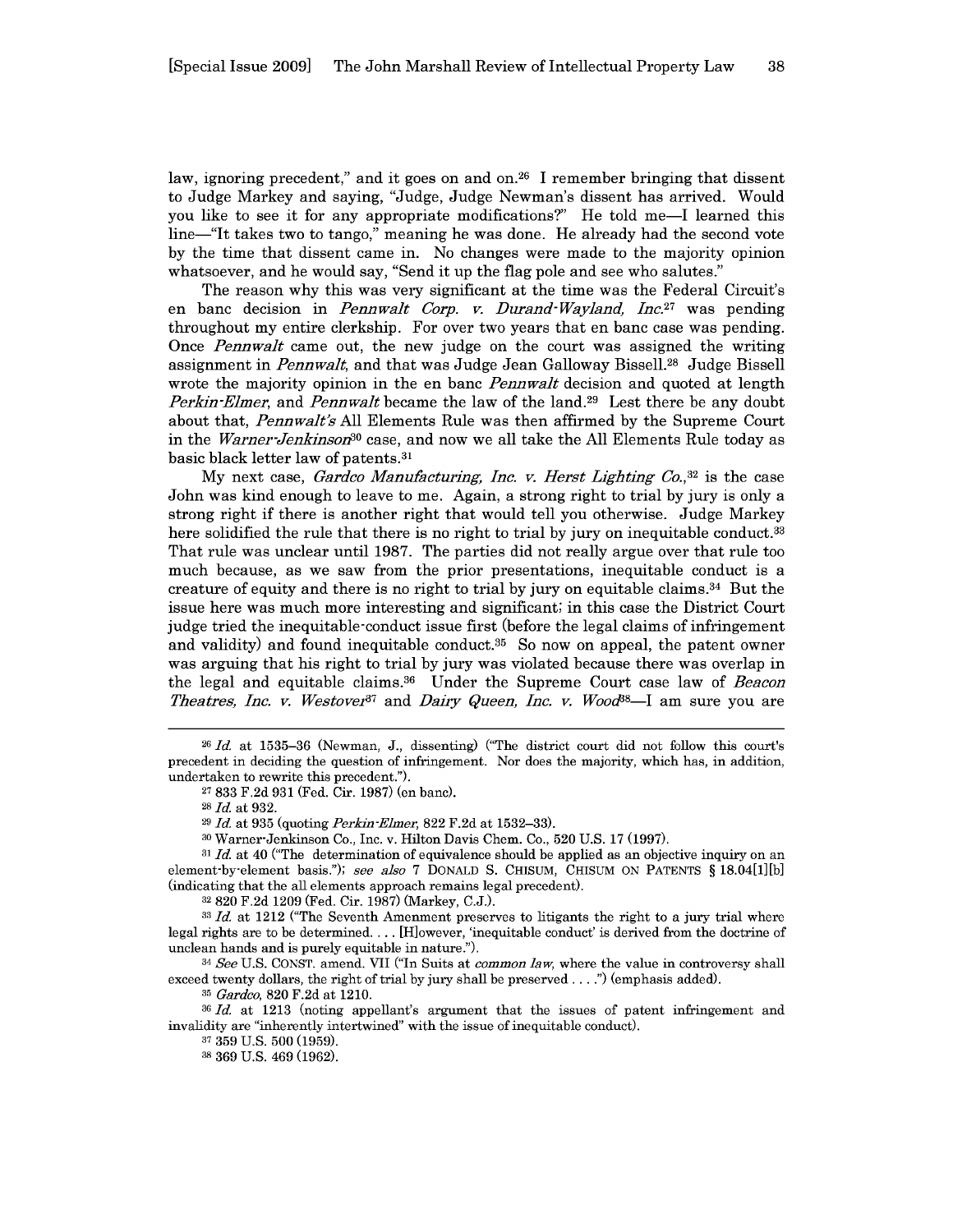probably learning those in your Civil Procedure classes-the right to trial by jury trumps overlapping equitable claims. 39 Judge Markey explains in this opinion that there really was only an overlap of evidence in this case, not an overlap of issues, and affirmed the District Court.<sup>40</sup> Once again, affirming the District Court.<sup>41</sup>

Again, in *Gardco*, he says, "Peerless' attempt"—Peerless being the patent owner-"to subject the inequitable conduct conclusion to a rigid formulation is unavailing."42 Here we go again. Stop with the tests. Let us take a look at the facts and evidence in your case and let us see how that looks in light of the real evidence and stop looking for some test to hang onto to lead you to judgment. You see this notion throughout Judge Markey's opinions.

Lastly, another limitation to the enforcement of the patent right, the patent misuse doctrine has been one doctrine that has fallen in and out of favor for many, many years. 43 It is subject to a lot of legal and scholarly debate, but you really do not see that defense raised often in many cases. 44 So, it was rather surprising that, in a matter of two years, Judge Markey had written three precedential opinions on the subject of patent misuse, and in two of them, affirmed the finding of patent misuse.<sup>45</sup> Still think he is pro-patent holder?

The last case, *Senza-Gel Corp. v. Seiffhart,46* really showed Judge Markey's deference to the District Court and his true fairness though ruling against the patent holder.  $47$  The facts of this case—I do not want to get into the details of the patent,

**<sup>39</sup>***Id.* at 479 (remanding for a trial by jury of factual issues because "the legal claims involved in the action must be determined prior to any final court determination of respondents' equitable claims."); *Beacon Theatres,* 359 U.S. at 510-11 ("This long-standing principle of equity dictates that only under the most imperative circumstances, circumstances which in view of the flexible procedures of the Federal Rules we cannot now anticipate, can the right to a jury trial of legal issues be lost through prior determination of equitable claims." (footnote omitted)).

<sup>40</sup>*Gardeo,* 820 F.2d at 1213 ("[T]here is a fundamental difference between *evidence* and *issues.").*

<sup>41</sup>*Id.* at 1215.

**<sup>42</sup>** *Id*

**<sup>43</sup>**Robert **J.** Hoerner, The Declne (and Fall?) of the Patent Misuse *Doctrine* in the Federal *Circuit,* 69 ANTITRUST L.J. 669, 682-84 (2001) (tracking the Federal Circuit's application of the patent misuse doctrine, which has narrowed to the point that an anti-competitive effect must be proven).

**<sup>44</sup>** *See, e.g.,* William J. Gilbreth, William H. Steinmetz & Richard G. Gervase, Jr., *The Patent Misuse Defense, Its Continued Expansion & Contraction, in* INTELLECTUAL PROPERTY/ANTITRUST 1993, at 489, 522-41 (PLI Pats., Copyrights, Trademarks, & Literary Prop., Course Handbook Ser. No. 365, 1993), *available at* WL, 365 PLI/Pat 489 (listing relevant decisions and placing them into one or more of three different categories of antitrust cases); Patricia A. Martone & Richard M. Feustel, Jr., *The Patent Misuse Defense-Does it Still Have Vitality?, in* INTELLECTUAL PROPERTY ANTITRUST 2005, at 145, 155-59 (PLI Pats., Copyrights, Trademarks, & Literary Prop., Course Handbook Ser. No. 832, 2005), *available at* WL, 832 PLI/Pat 145 (discussing the changes to the patent misuse defense based on Federal Circuit decisions).

<sup>45</sup> Hodosh v. Block Drug Co., 833 F.2d 1575, 1580 (Fed. Cir. 1987) (Markey, C.J.) (answering a certified question on interlocutory appeal that effectively affirmed holding of patent misuse); Senza-Gel Corp. v. Seiffhart, 803 F.2d 661, 669 (Fed. Cir. 1986) (Markey, C.J.) (affirming holding of patent misuse); Windsurfing Int'l, Inc. v. AMF, Inc., 782 F.2d 995, 1002 (Fed. Cir. 1986) (Markey, C.J.) (reversing holding of patent misuse).

<sup>46</sup> 803 F.2d 661 (Fed. Cir. 1986) (Markey, C.J.).

<sup>47</sup> *Id* at 669 (affirming summary judgment of patent misuse).